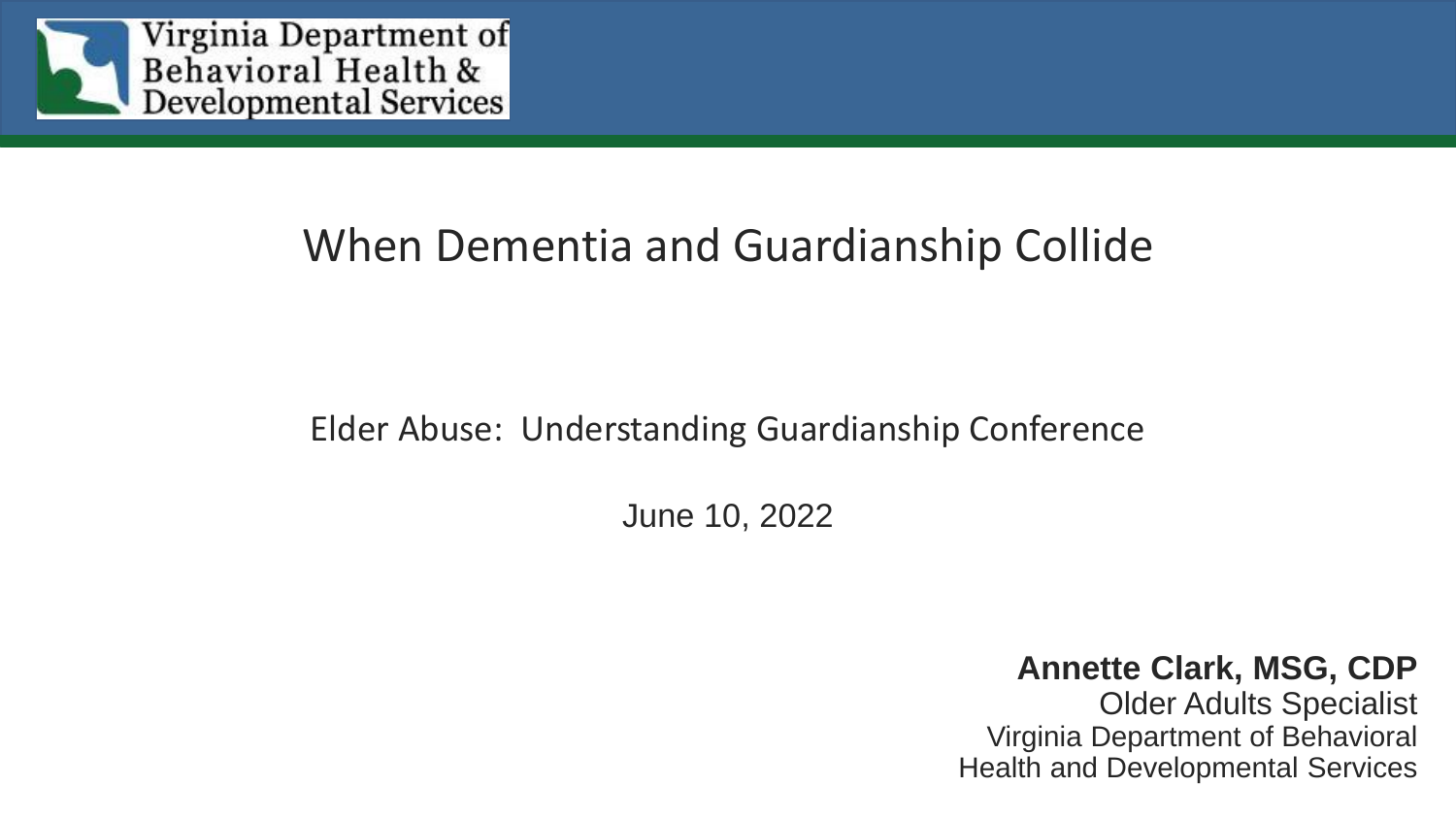### Virginia Department of Behavioral Health and Developmental Services

- Vision: A life of possibilities for all Virginians.
- Mission: Supporting individuals by promoting recovery, self-determination, and wellness in all aspects of life.
- Why an Older Adult Specialist is on the team: Realized a need for a subject matter expert regarding community based behavioral support systems, services and treatment settings for older adults particularly those transitioning out of state hospitals.

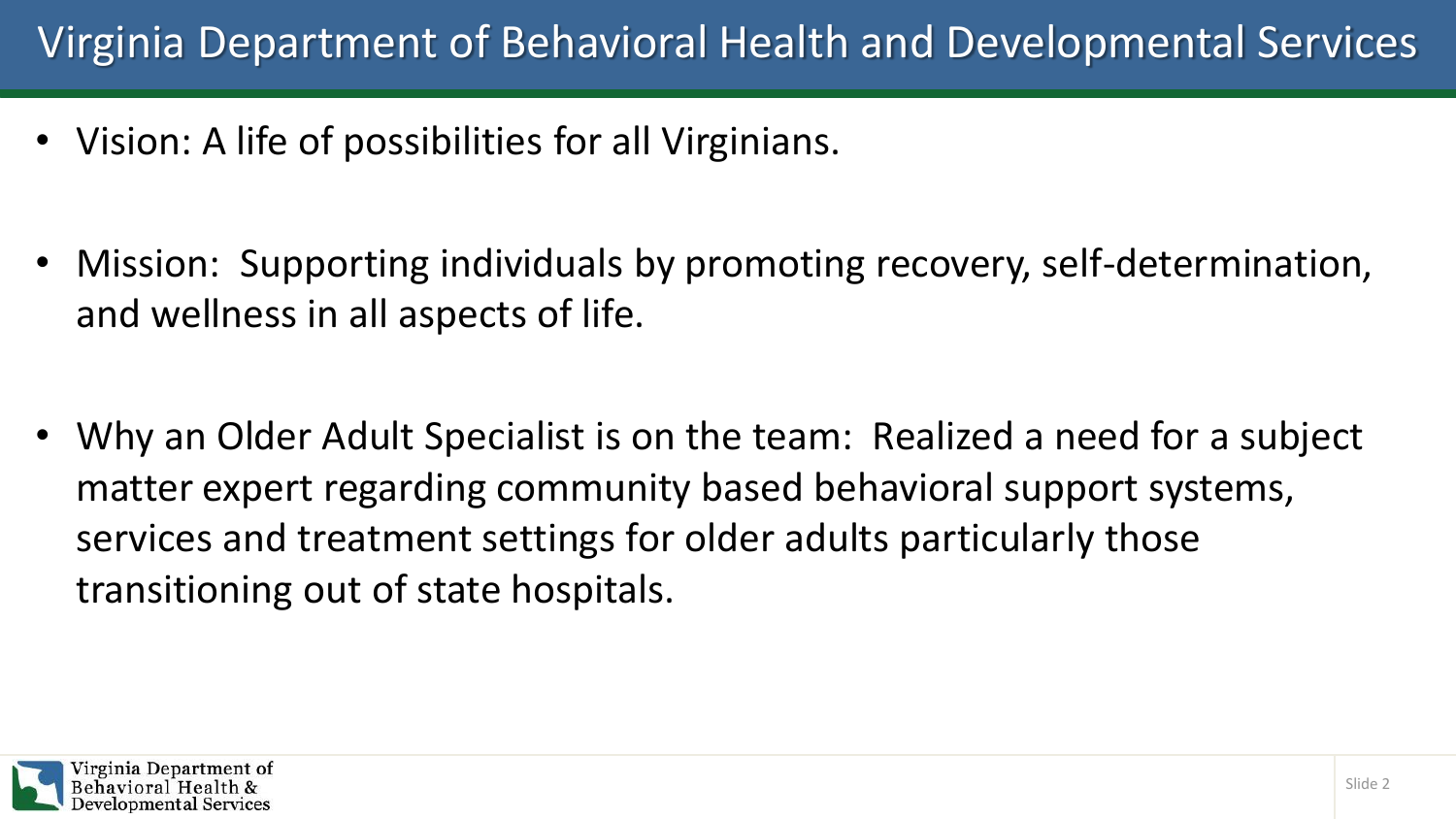# Dementia Services Workgroup Findings 2.3.22

- Virginia has been experiencing increasingly high bed census rates over the past years. Efforts to curb higher rates and improve safety for patients and staff have led to targeted efforts to diverts individuals from unnecessary hospitalization in state facilities as well as quickly discharge those who are clinically ready to be discharged to community based services.
- One large population with above average length of stay is the population of individuals living with dementia and other forms of cognitive impairment without any serious mental health illnesses.
- Many (80%)experience behavioral and psychological systems related to cognitive impairment. These behaviors often result is TDO.
- These hospitalizations are distressing and associated with poor outcomes and high cost.

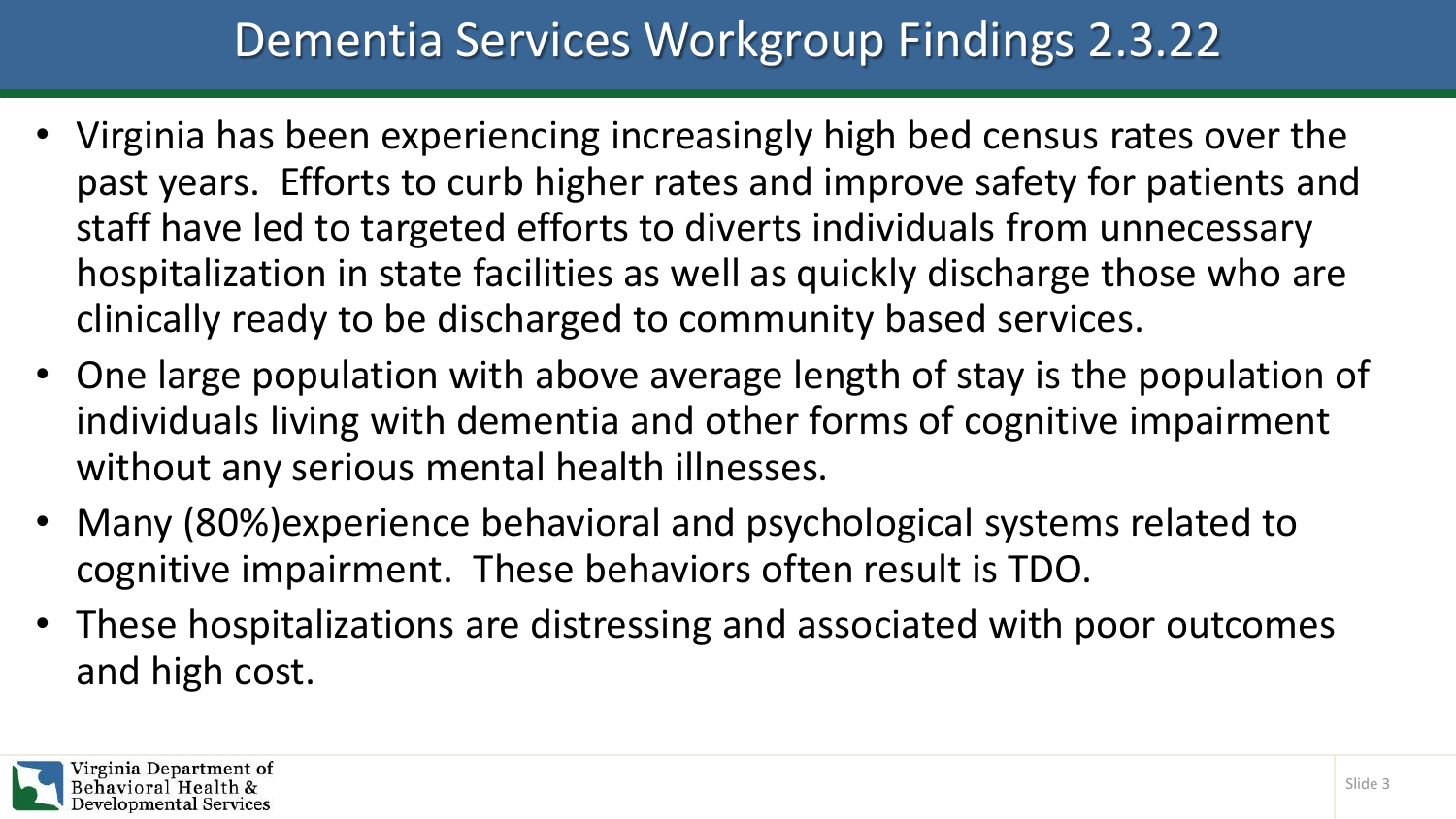# **Objectives**

- Define and understand dementia(s) diagnosis
- Understand different types of dementia or brain changes and prevalence
- Identify signs of dementia and risk factors
- Define behaviors that increase need for supported care and potential need for guardianship
- Determine barriers for discharge
- Define current guardianship programs
- I dentify ways to reduce barriers with supportive services

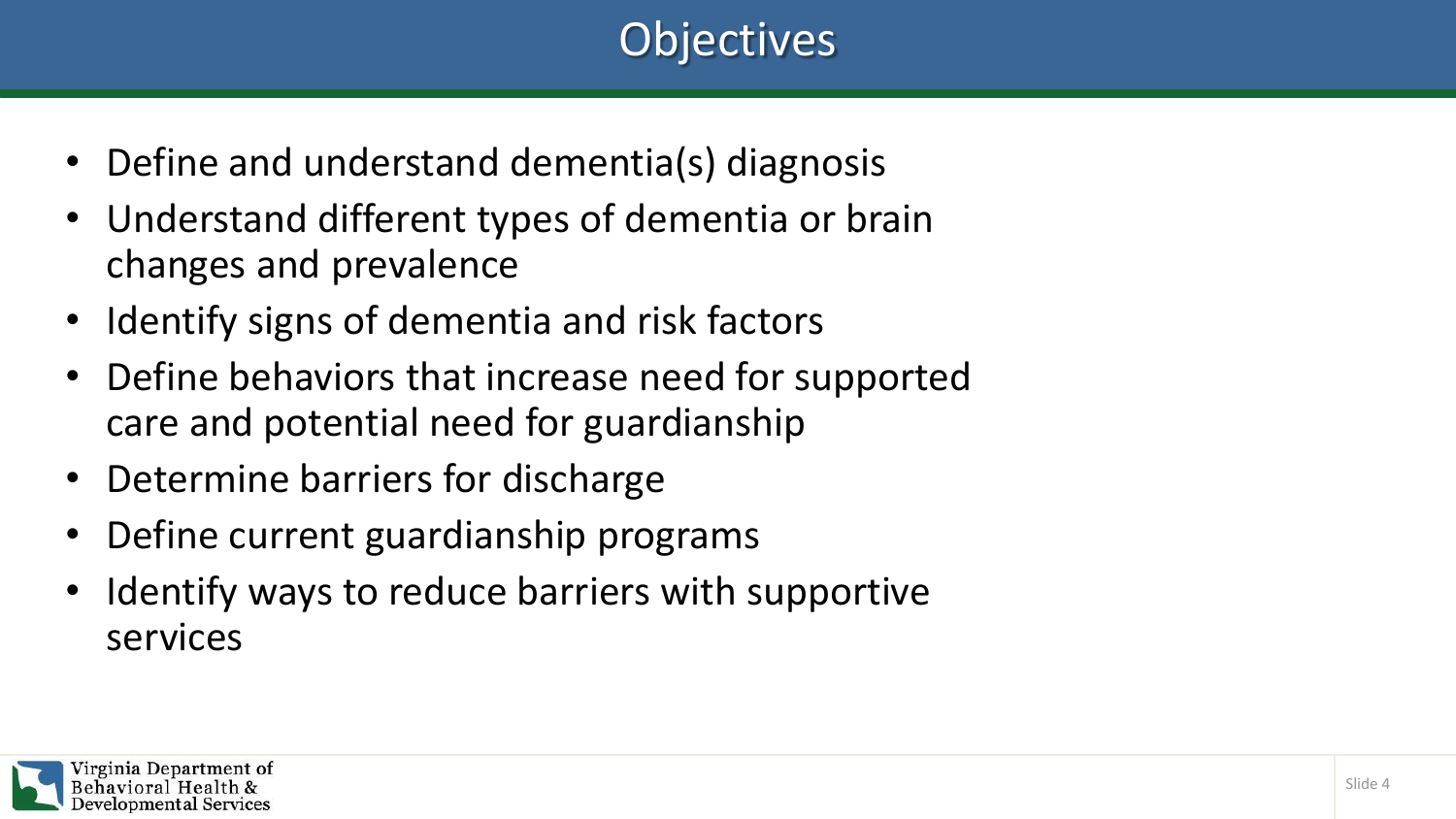# Not JUST Alzheimer's disease

- 6 million Americans with AD but over 100 forms of dementia.
- -Chronic Traumatic Encephalopathy
- -Huntington's Disease
- -Creutzfeldt-Jakob
- -Wernicke-Korsakoff Syndrome
- -Methamphetamine induced
- -Mixed dementia
- -MCI for some pre-dementia
- -Psuedo and many more!



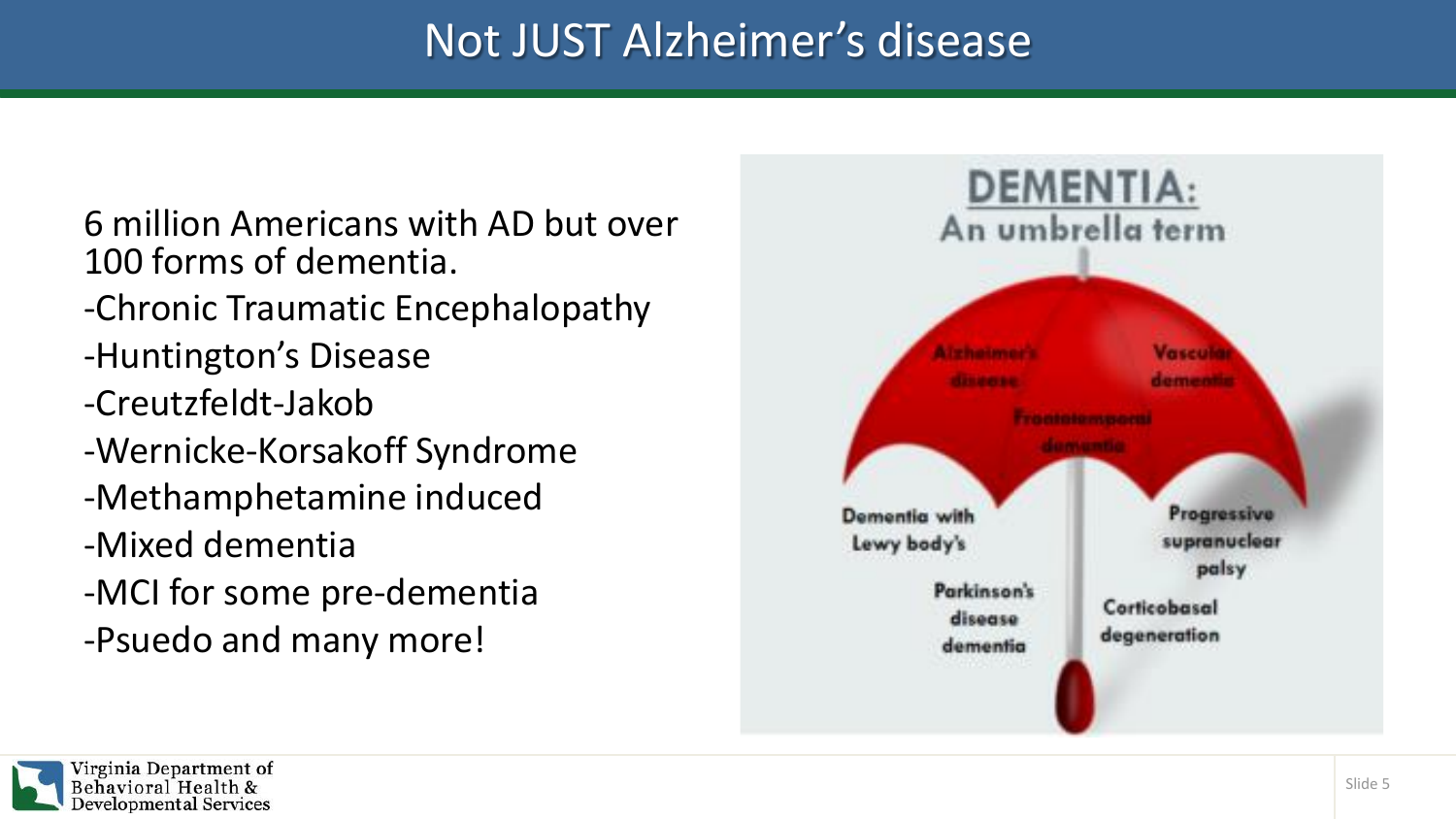#### Increased Risk

- Female
- Age
- Genetics
- Down Syndrome
- Family History
- Modifiable Risk
- Traumatic Brain Injury
- Non-Hispanic Blacks and Hispanic
- Depression in early life 50% more likely to develop dementia



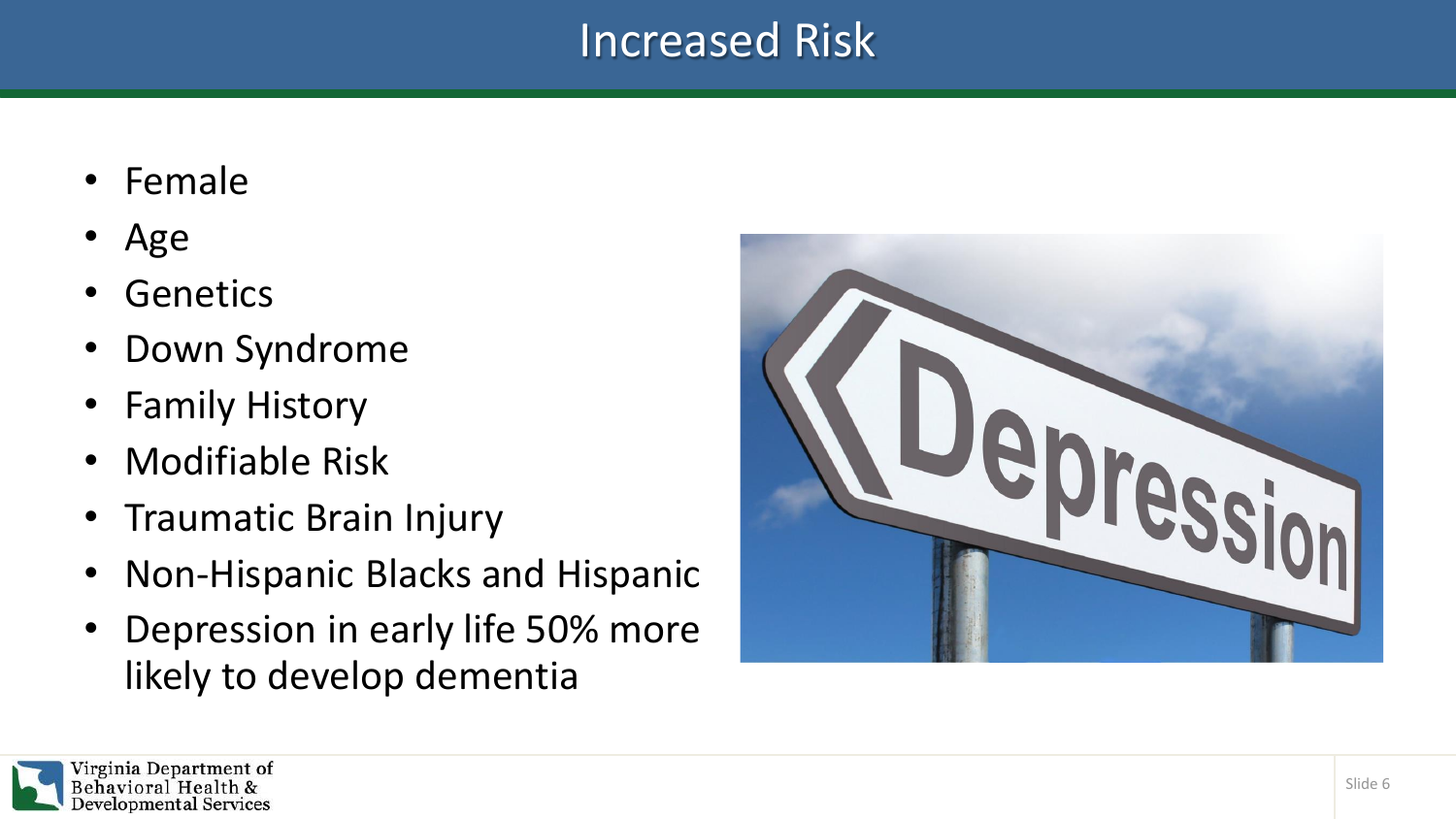# Alzheimer's statistics 2022

- AD is the  $5<sup>th</sup>$  leading cause of death among individuals 65 and older
- Leading cause of disability and poor health (morbidity) in older adults
- 6.5 million Americans living with AD
- By 2050 projected to reach 12.7 million
- Virginians with AD
- 150,000 projected to rise to 190 by 2025 which is a 26.7%
- Under-reported and under diagnosed for many reasons
- Young Onset AD 250,000
- Unpaid care partners 83% of care
- [www.alz.org](http://www.alz.org/) facts and figures 2022 report

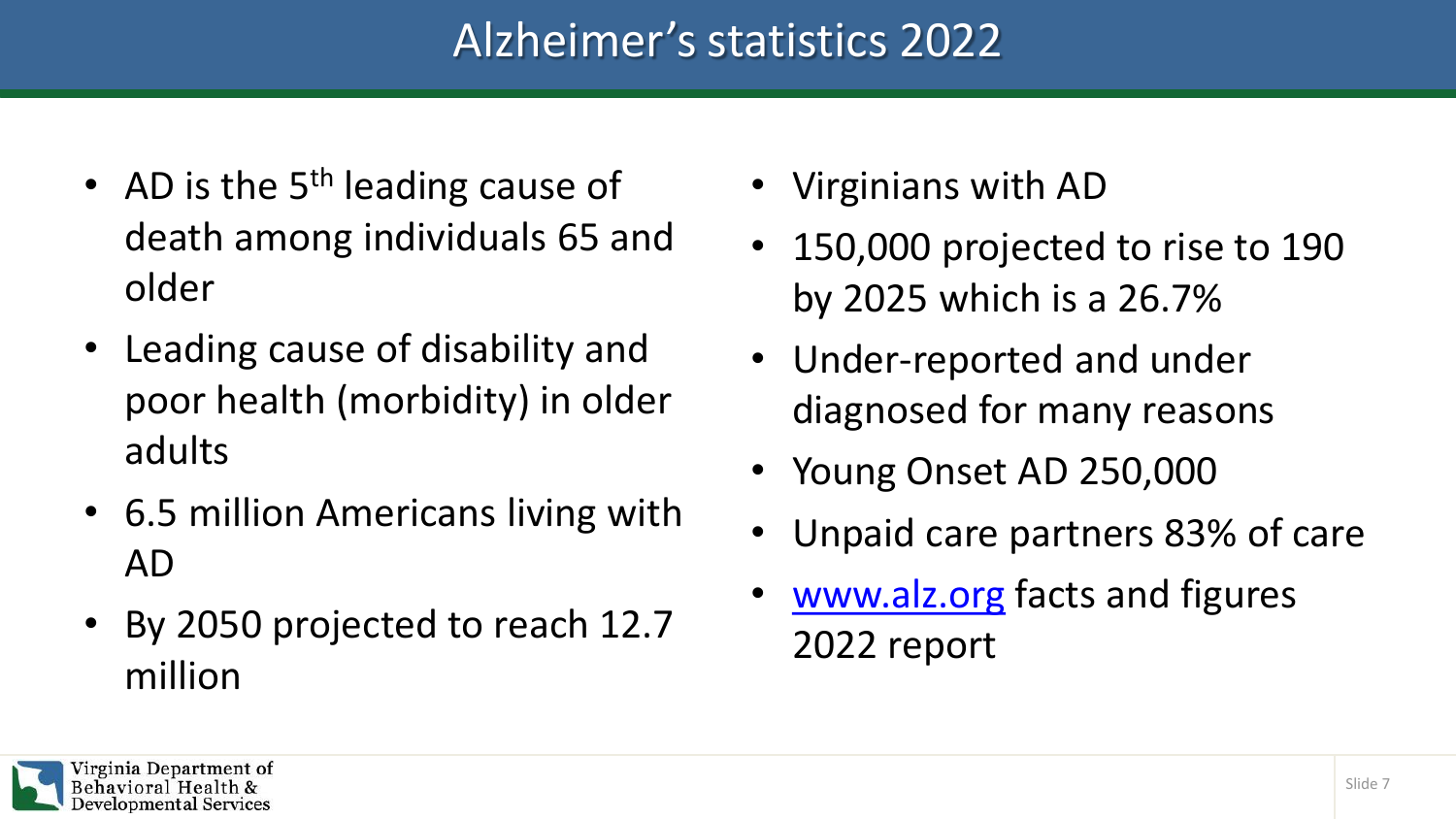# 10 Signs of dementia or brain change

- Memory loss that disrupts daily life
- Challenge in planning or solving problems
- Difficulty completing familiar tasks
- Confusion with time or place
- Trouble understanding visual images and spatial images
- New problems with words in speaking & writing
- Misplacing things and loosing ability to retrace steps
- Decreased or poor judgement
- Withdrawal from work or social activities
- Changes in mood, personality and behavior
- [www.alz.org](http://www.alz.org/) to learn more!

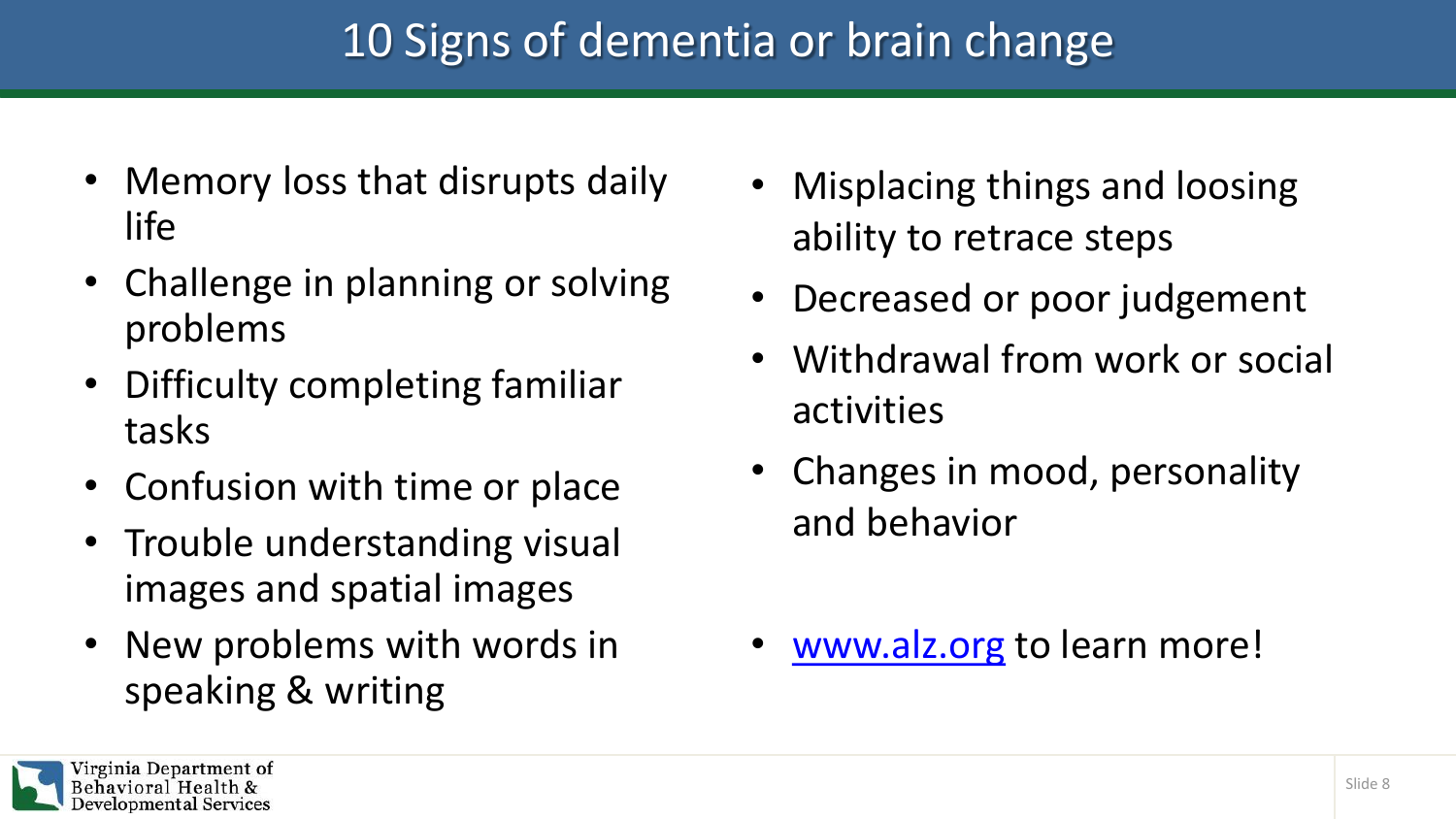# Why Individual's living with dementia may need assistance







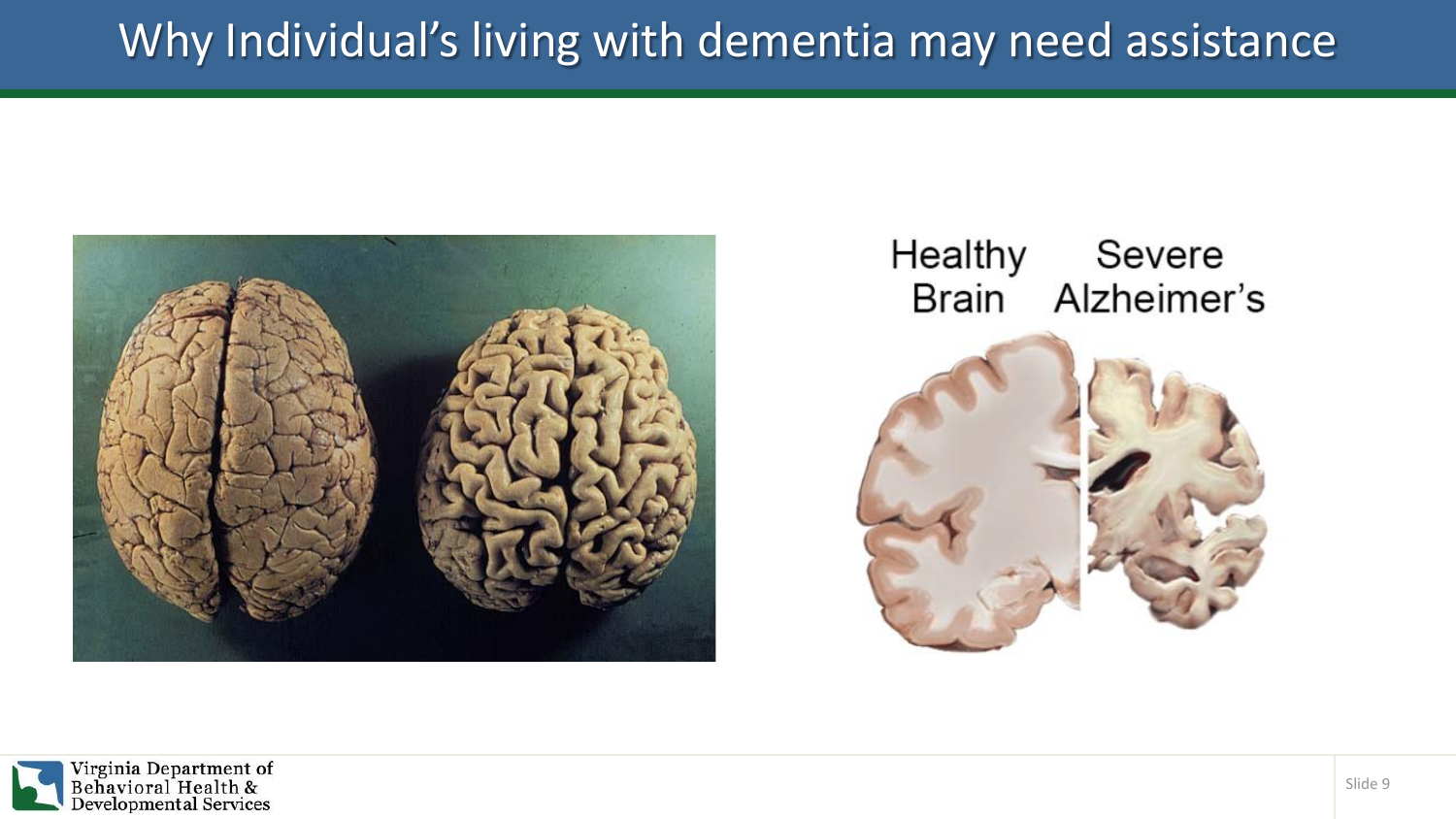# Things to consider…

- 50 % of individuals with early signs lack self –awareness
- 30% of individuals with early signs know may be anxious/depressed
- 20% of individuals with early signs are hold on to all power/manipulation
- At least 2 parts of the brain are actively dying
- Life expectancy can be 8-20 years
- 4 out of 5 families fall apart before the disease is over
- Prefrontal Cortex Gives ability to make personal decisions. Damaged early in process
- Diseased brain weighs approximately 1/3 of prior

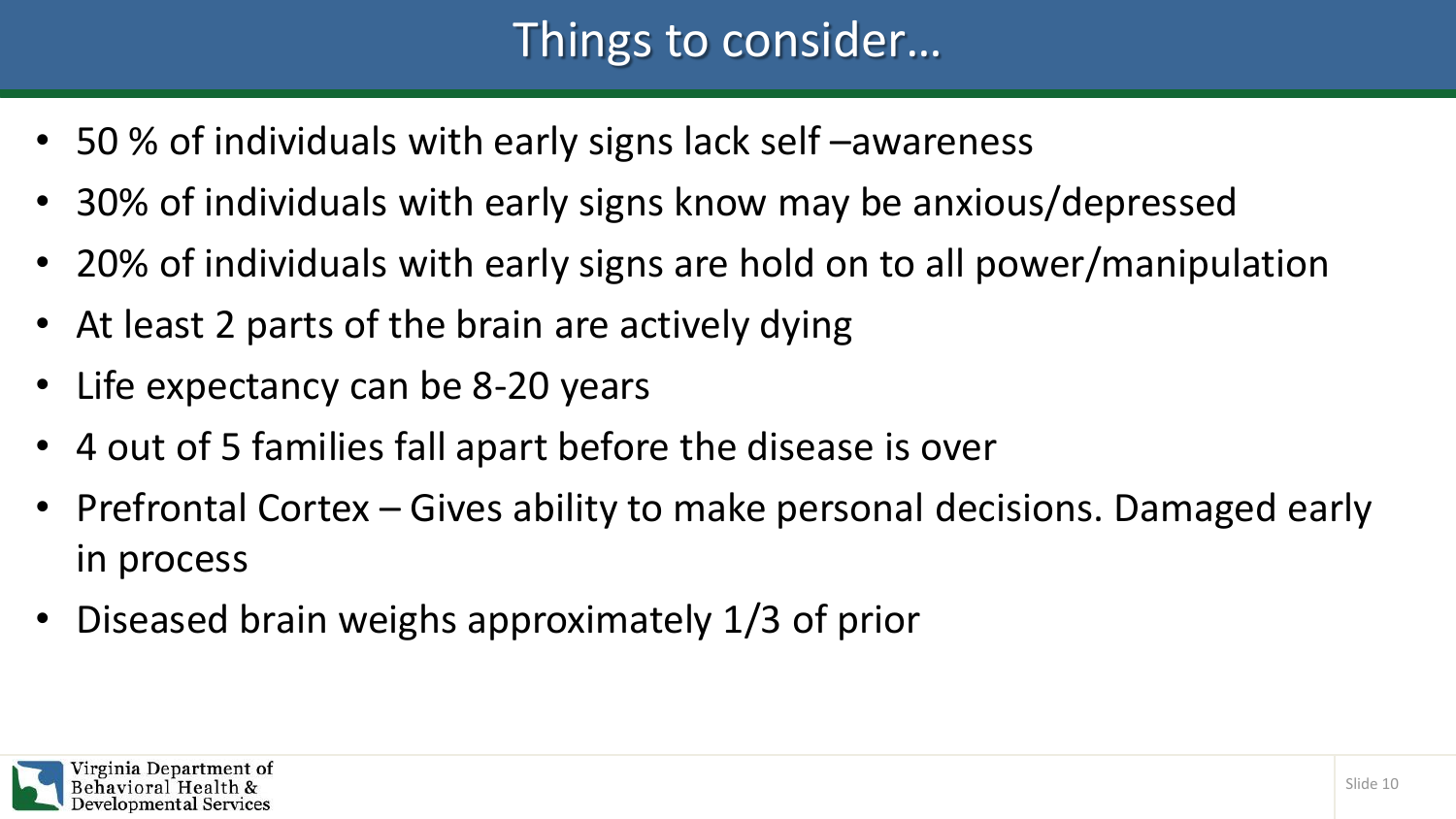# Examples of Challenges - Behaviors

- Paranoid/delusional thinking
- Shadowing following
- Eloping or Wandering
- Seeing things & people who aren't there – Hallucinations
- Getting into things
- Threatening caregivers/staff/others
- Undressing in public
- Problems w/ intimacy &sexuality
- Being rude or intruding
- Lack of motivation to do tasks
- Use of drugs/alcohol to cope
- Striking out at others
- Falls & injuries
- Issues with eating or drinking
- Getting lost
- Unsafe task performance
- Repeated Calls
- Refusing help & care
- **Confabulation**

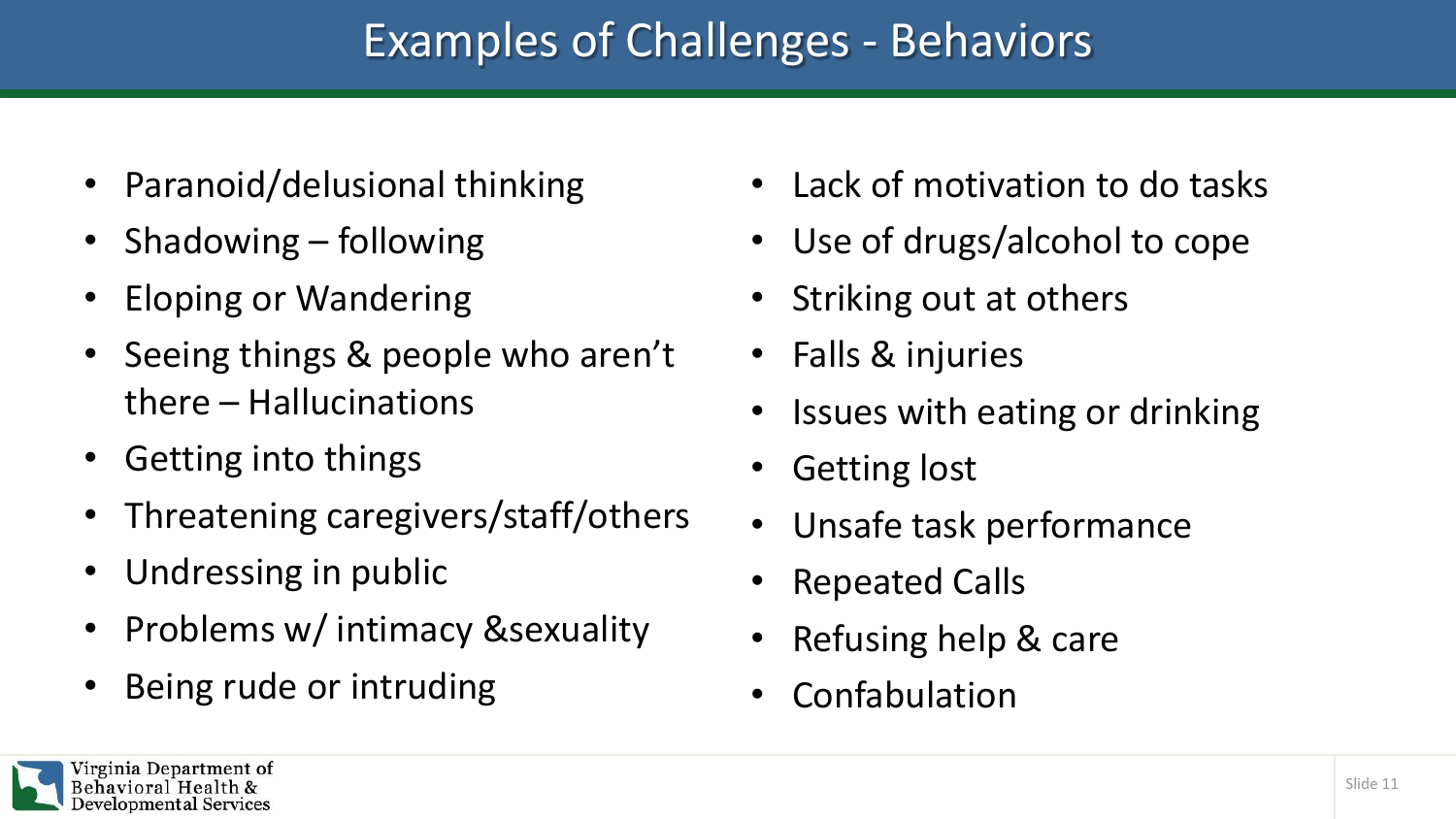# Challenges continued

- Undoing what is done
- Swearing/cursing, sex talk, racial slur, ugly words
- Mixing day/night
- Sleep problems too much or too little
- Not compliant with care plan or medication plan
- Perseveration repeating
- No POA, Guardian or Advocate



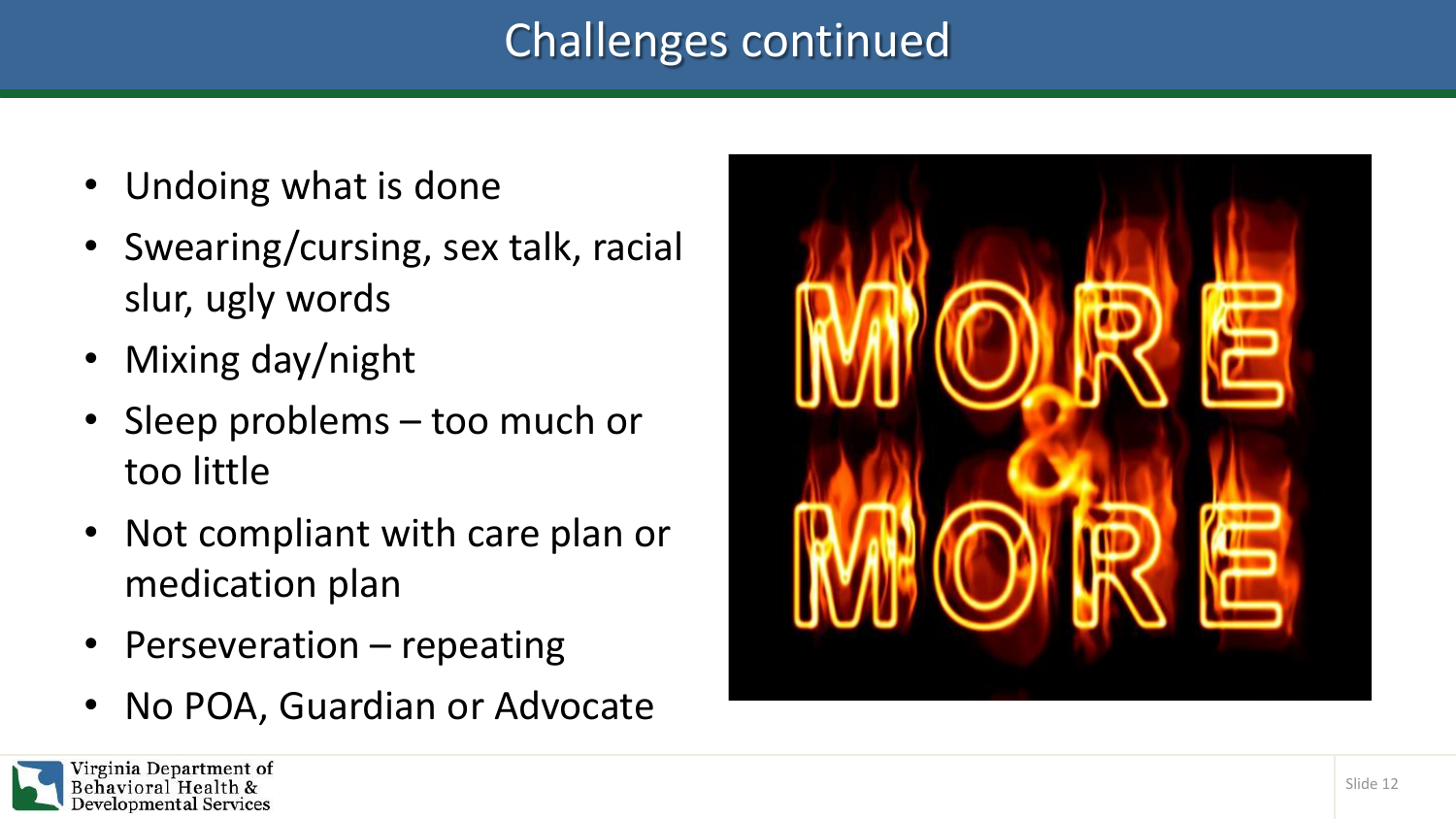### Dementia and DBHDS Intersect

- Percentage of patients in State Hospitals with dementia diagnosis
- Dual diagnosis of Serious Mental Illness and dementia
- REMINDER…average length of stay for individual with admission due to dementia related behavior is 3.5 times longer (229 days) than patient with SMI (67.3 days)
- Least restrictive environment is a Must!!!
- Individual is Community READY but Community is NOT READY

# BARRIERS, BARRIERS, BARRIERS…oh my!!!

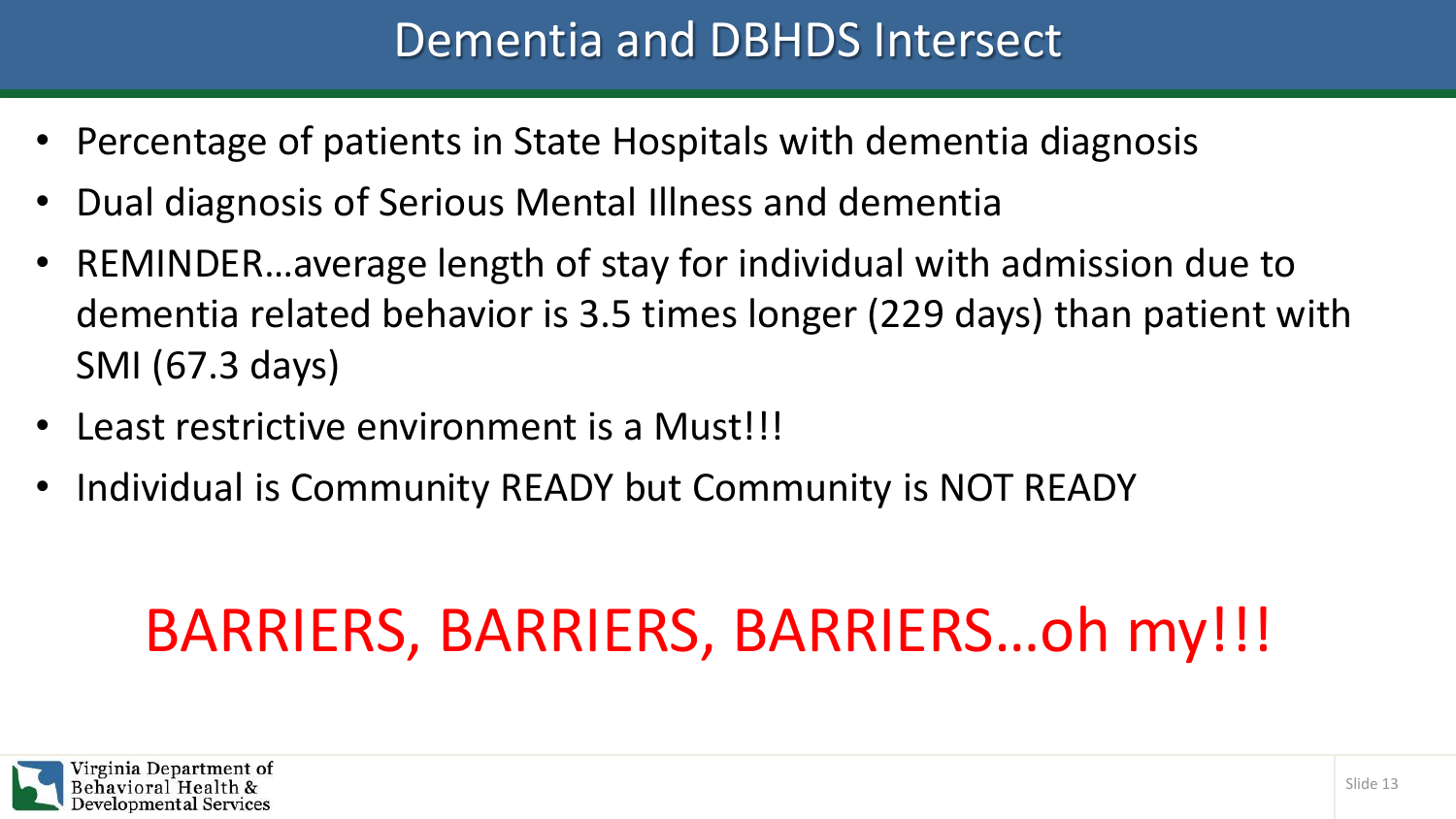# Current Trends in Commonwealth State Hospitals

- Patients with a dementia diagnosis
- Patients with a SMI
- Dual Diagnosis
- Family Support or lack of
- Require another person to advocate form or make informed decisions for
- 493 individuals admitted to state hospitals with dementia diagnosis in 2020

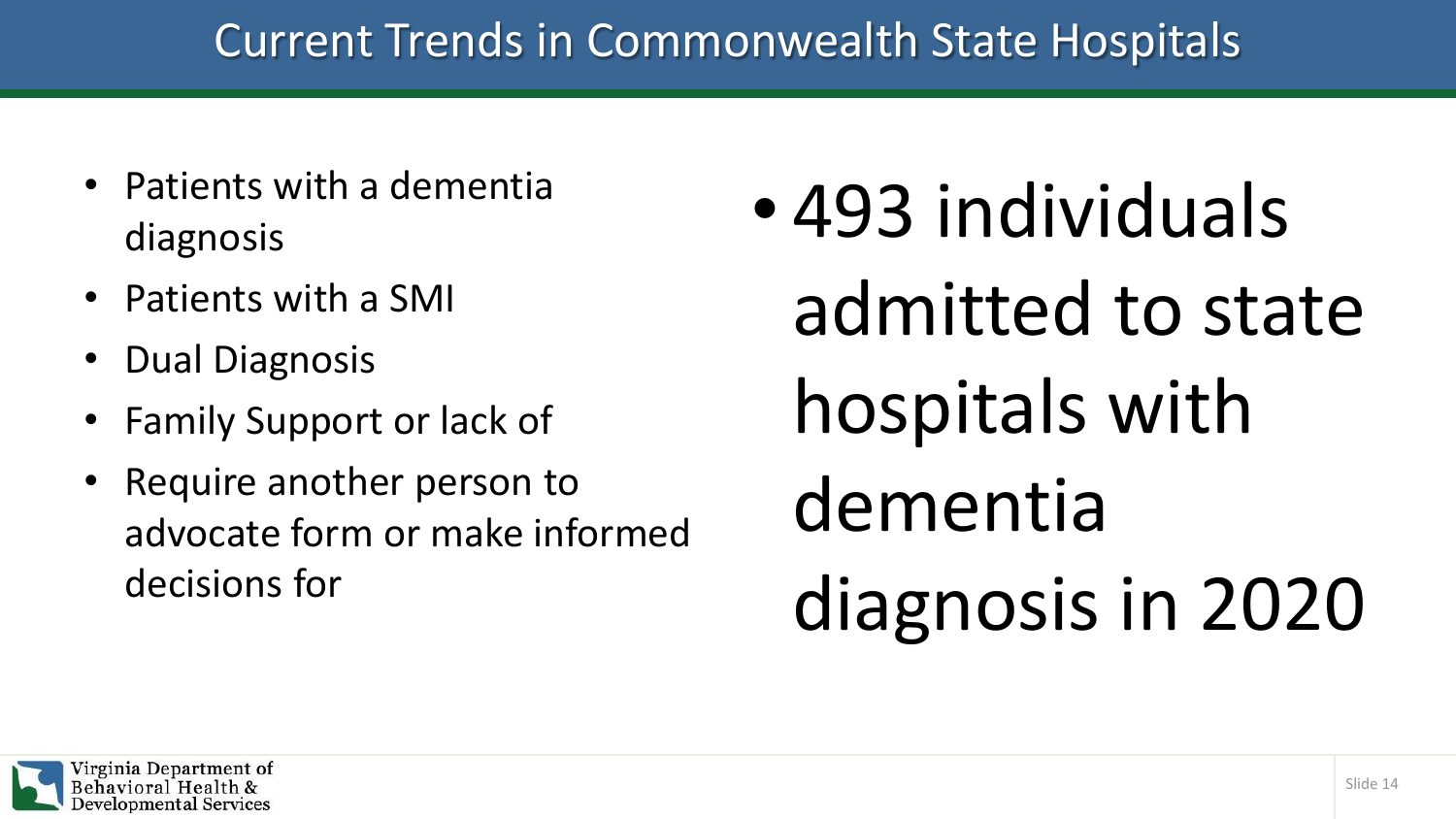#### When and How a Barrier Halts Discharge

- Family unable or unwilling to participate in discharge plan by refusing to cooperate in application for funding including Medicaid and VA Benefits
- POA/Guardian/Conservator is unavailable
- Community placement resource unavailable
- Sexual Offense
- NGRI must be court approved
- Discharge Assistance Program

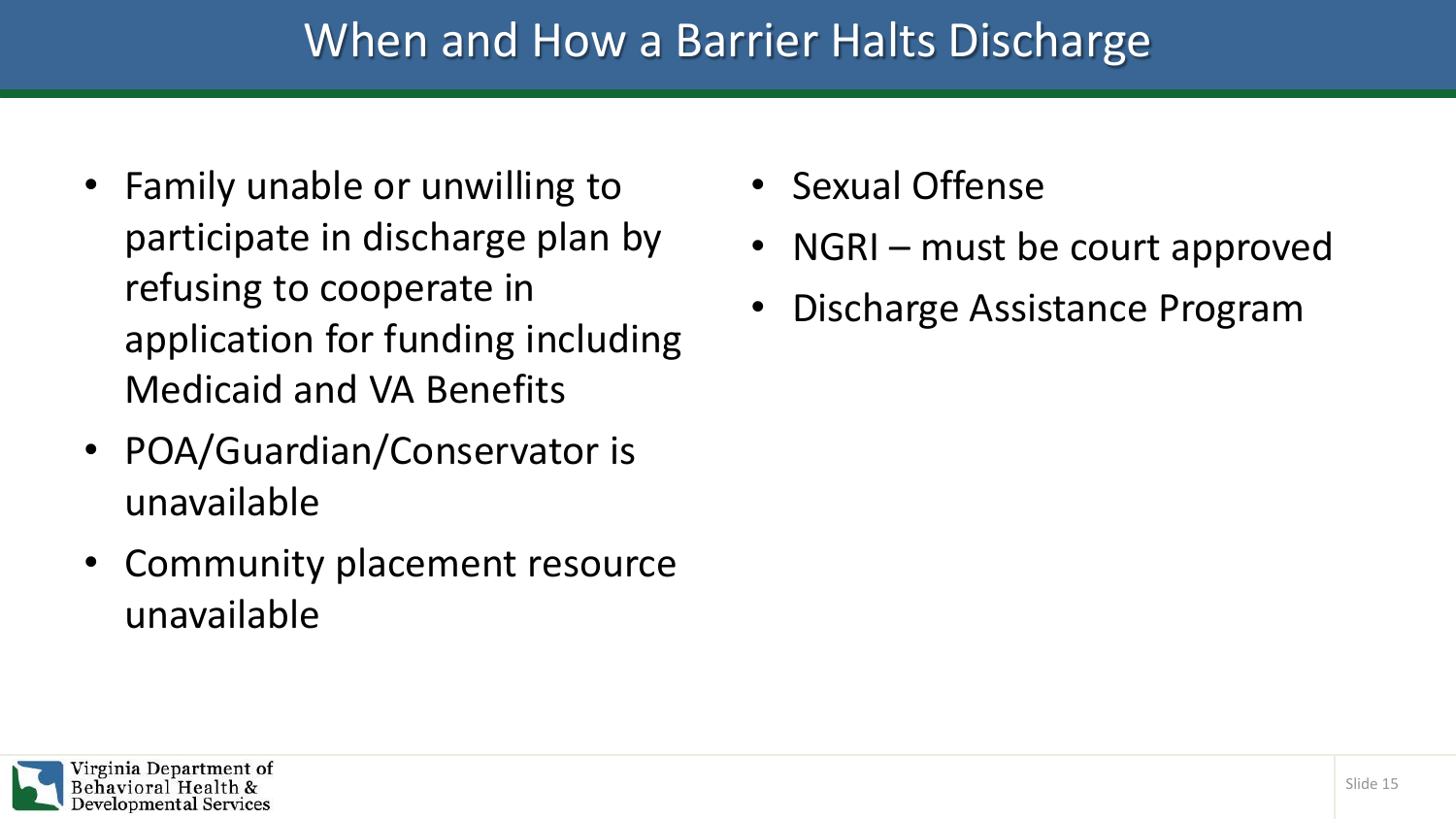# Guardianship and DBHDS

- Two partnerships that support DBHDS patients
	- DARS 98 public guardianship
	- JFS-Tidewater private guardianship
	- JFS conservator for individuals with assets and resources to be managed



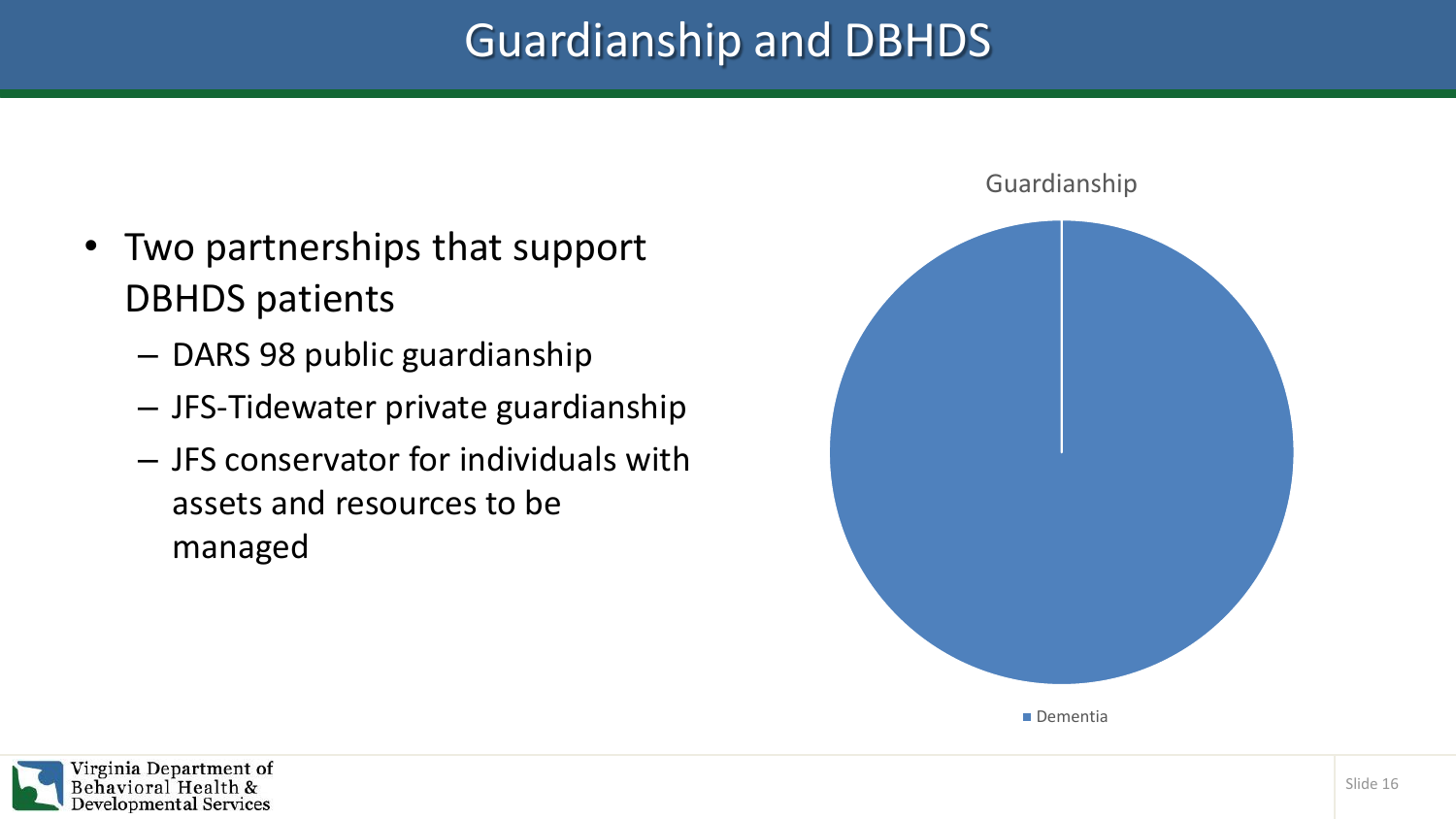#### Current Status



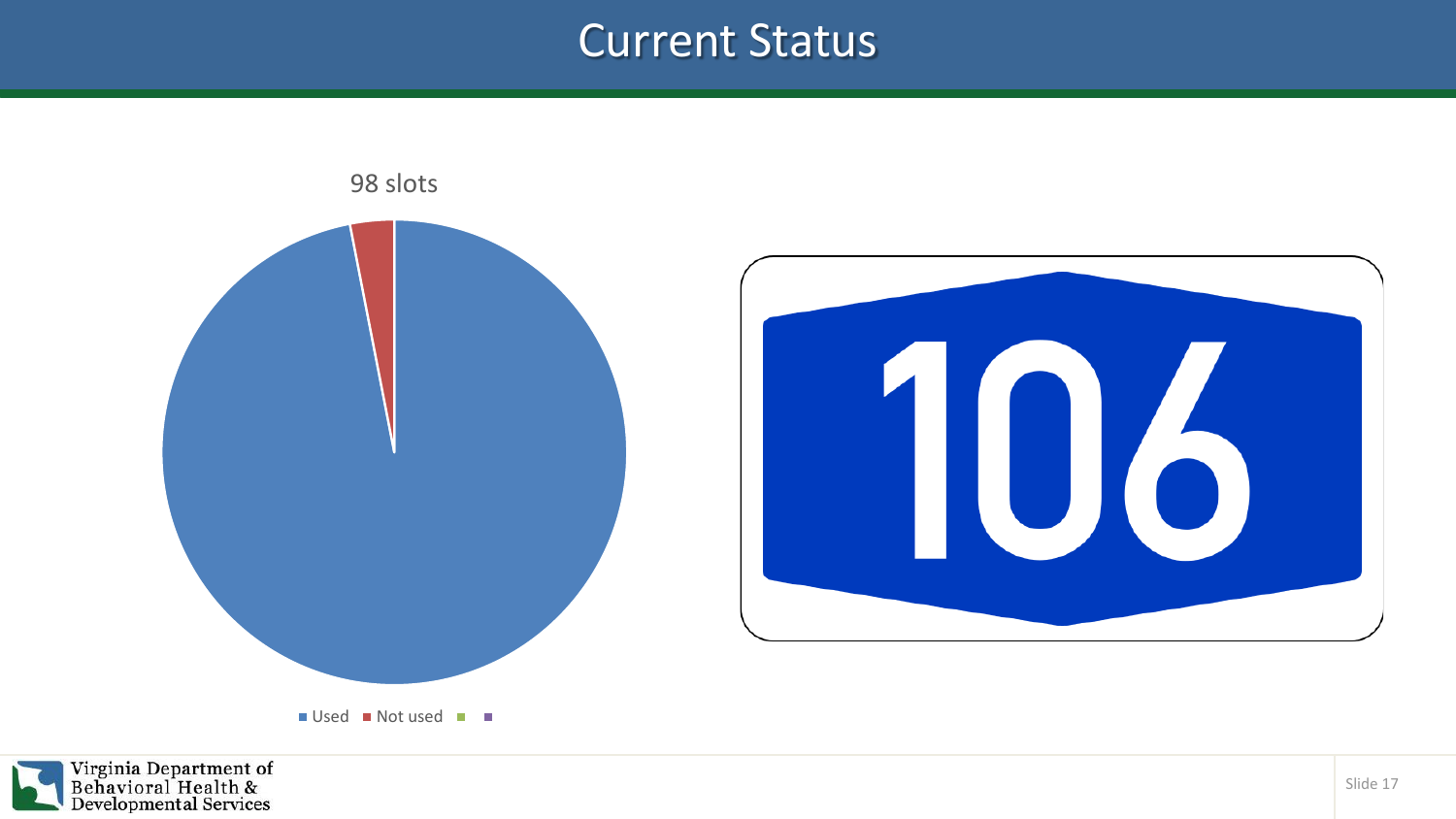### Future for DBHDS



- When pieces are missing discharge becomes even more challenging.
- Be a part of the puzzle!
- Remember that the same letters found in CHALLENGE are also found in CHANGE! Be the change you wish to see.

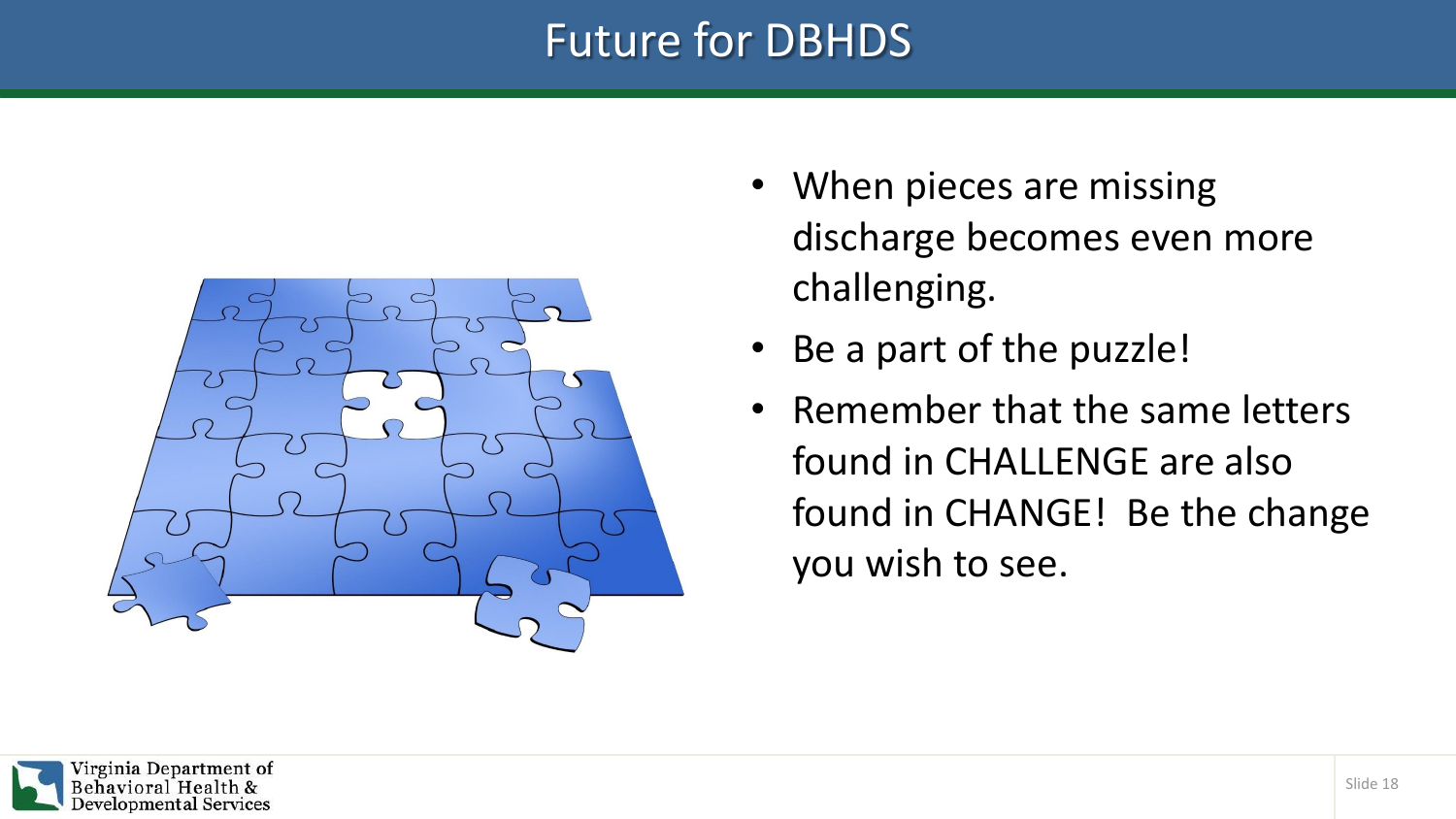# Case Study for Review

- 63 year old male
- Married, 3 children, Veteran
- Dual diagnosis of Post Traumatic Stress and dementia –possible **CTE**
- History of explosive behaviors, no family involvement
- Non-medication compliant. Substance abuse issues.
- Occasionally houseless
- Aggressive behaviors at shelter and TDO occurred from private hospital visit
- State hospital for 229 and ready for discharge. No family input for financial disclosures.
- Medicaid, Veteran benefits?????
- Remains at state hospital due to barriers! Thoughts

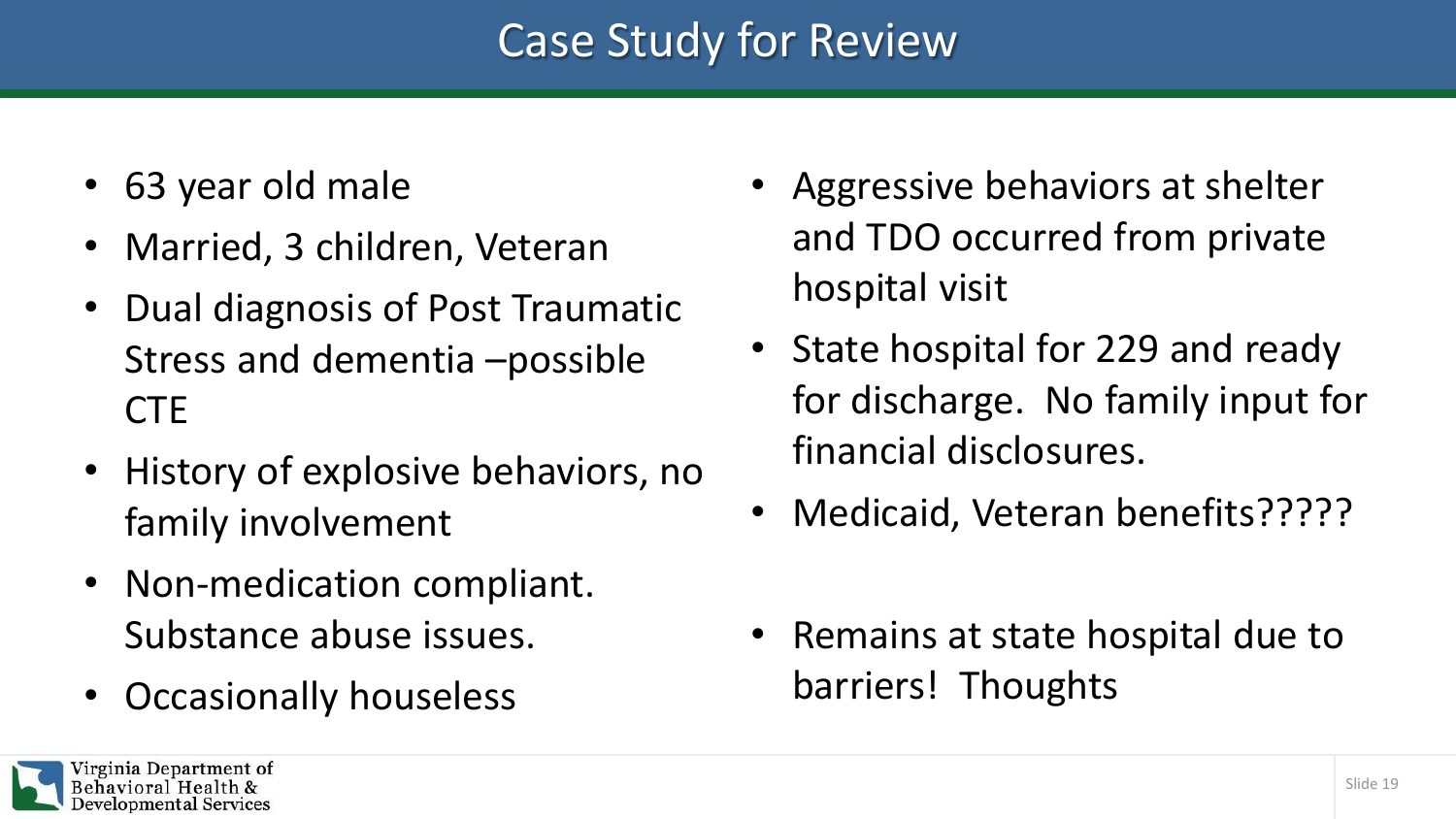#### Resources

- Department of Behavioral Health Data
- Alzheimer's Association Facts and Figures Report 2022 [www.alz.org](http://www.alz.org/)
- Dementia Services Workgroup Report
- Virginia Dementia Road Map: A Guide for People Impacted by Dementia

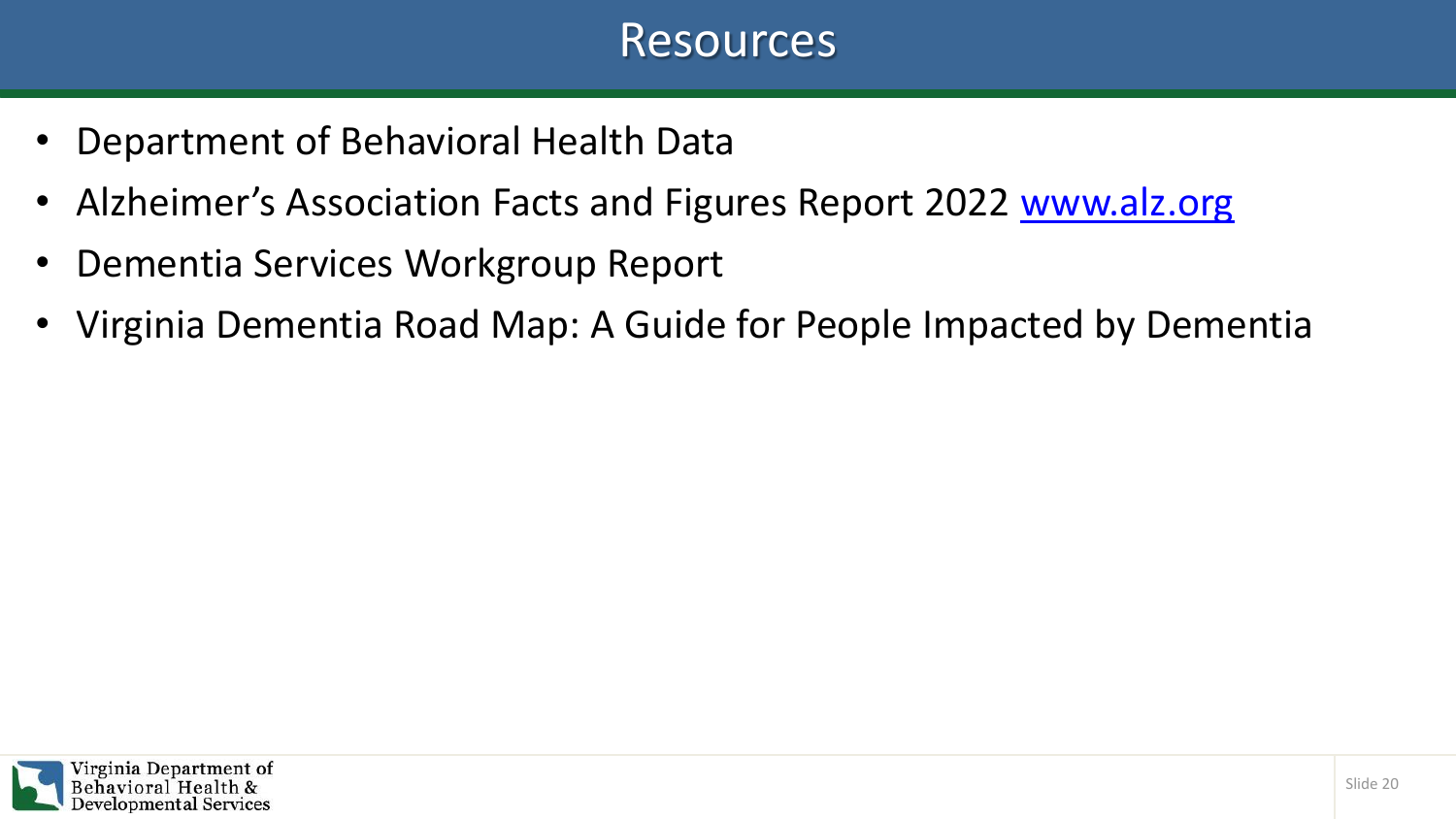# Contact Information

- Annette Clark, Older Adults Specialist
- Virginia Department of Behavioral Health and Developmental Services
- 1220 Bank Street, Richmond, VA 23219
- [Annette.clark@dbhds.virginia.gov](mailto:Annette.clark@dbhds.virginia.gov)
- Phone 804.920.7456
- Working to Augment, Implement and Support the vision and mission of the Department of Behavioral Health and Developmental Services